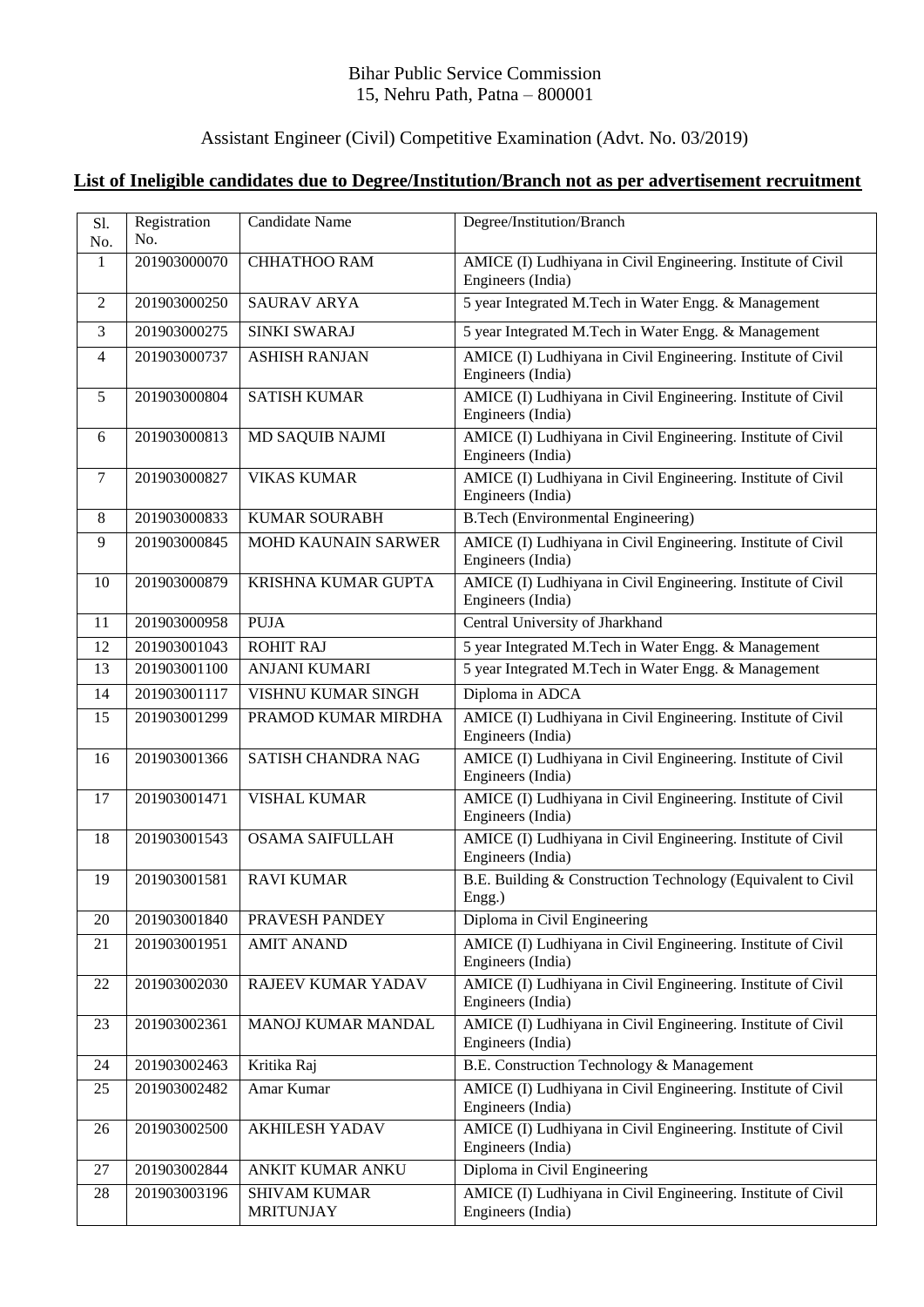| 29 | 201903003208 | Abhimanyu Kumar                          | AMICE (I) Ludhiyana in Civil Engineering. Institute of Civil<br>Engineers (India) |
|----|--------------|------------------------------------------|-----------------------------------------------------------------------------------|
| 30 | 201903003242 | Ranjeet Kumar Singh                      | AMICE (I) Ludhiyana in Civil Engineering. Institute of Civil<br>Engineers (India) |
| 31 | 201903003252 | <b>MADHURENDRA</b><br><b>MADHUKAR</b>    | Water Engineering & Management                                                    |
| 32 | 201903003268 | <b>CHANCHALA</b>                         | 5 year Integrated M.Tech in Water Engg. & Management                              |
| 33 | 201903003313 | Ramakbal Kumar                           | AMICE (I) Ludhiyana in Civil Engineering. Institute of Civil<br>Engineers (India) |
| 34 | 201903003398 | Bitusudan Kumar                          | AMICE (I) Ludhiyana in Civil Engineering. Institute of Civil<br>Engineers (India) |
| 35 | 201903003687 | <b>SANOJ KUMAR</b>                       | 5 year Integrated M.Tech in Water Engg. & Management                              |
| 36 | 201903003830 | Md. Naquibur Rahman                      | Diploma in Civil Engineering                                                      |
| 37 | 201903003890 | Mukesh Kumar                             | AMICE (I) Ludhiyana in Civil Engineering. Institute of Civil<br>Engineers (India) |
| 38 | 201903004063 | PRAKASH CHANDRA<br><b>BADAL</b>          | AMICE (I) Ludhiyana in Civil Engineering. Institute of Civil<br>Engineers (India) |
| 39 | 201903004102 | RAJIV KUMAR RANJAN                       | AMICE (I) Ludhiyana in Civil Engineering. Institute of Civil<br>Engineers (India) |
| 40 | 201903004461 | Premlata Vidyarthi                       | 5 year Integrated M.Tech in Water Engg. & Management                              |
| 41 | 201903004463 | Anuj Kumar Gupta                         | AMICE (I) Ludhiyana in Civil Engineering. Institute of Civil<br>Engineers (India) |
| 42 | 201903004607 | <b>HIMANSHU KUMAR</b>                    | AMICE (I) Ludhiyana in Civil Engineering. Institute of Civil<br>Engineers (India) |
| 43 | 201903004643 | Satveer Singh Thethi                     | <b>Structural Engineering</b>                                                     |
| 44 | 201903004702 | <b>BHAGYA NARAYAN SAH</b>                | AMICE (I) Ludhiyana in Civil Engineering. Institute of Civil<br>Engineers (India) |
| 45 | 201903004861 | <b>AMITABH KUMAR</b>                     | <b>B.</b> Tech (Mechanical Engineering)                                           |
| 46 | 201903004909 | <b>RAKESH ROUSHAN</b>                    | <b>B.Tech (Environmental Engineering)</b>                                         |
| 47 | 201903004976 | MD SARFRAZ ALAM                          | AMICE (I) Ludhiyana in Civil Engineering. Institute of Civil<br>Engineers (India) |
| 48 | 201903005162 | <b>SWATI SAUMYA</b>                      | Central University of Jharkhand                                                   |
| 49 | 201903005312 | <b>ANSHUMAN PRAKASH</b>                  | <b>B.E. Construction Engineering</b>                                              |
| 50 | 201903005335 | PRIYANKA RANI                            | 5 year Integrated M.Tech in Water Engg. & Management                              |
| 51 | 201903005364 | Vivek Kumar                              | AMICE (I) Ludhiyana in Civil Engineering. Institute of Civil<br>Engineers (India) |
| 52 | 201903005412 | <b>CHANDAN KUMAR GHOSH</b>               | 5 year Integrated M.Tech in Water Engg. & Management                              |
| 53 | 201903005425 | KUMAR NISCHAL                            | 5 year Integrated M.Tech in Water Engg. & Management                              |
| 54 | 201903005438 | <b>HEMANT HIMANSHU</b>                   | <b>B.E. Construction Engineering</b>                                              |
| 55 | 201903005468 | Prabhakar Kumar                          | AMICE (I) Ludhiyana in Civil Engineering. Institute of Civil<br>Engineers (India) |
| 56 | 201903005506 | Kumar Jayant                             | AMICE (I) Ludhiyana in Civil Engineering. Institute of Civil<br>Engineers (India) |
| 57 | 201903005537 | VIKASH KUMAR                             | B.E. Building & Construction Technology (Equivalent to Civil<br>Engg.)            |
| 58 | 201903005606 | Anil Kumar                               | AMICE (I) Ludhiyana in Civil Engineering. Institute of Civil<br>Engineers (India) |
| 59 | 201903005892 | <b>RAHUL RAJ</b>                         | <b>B.E. Construction Engineering</b>                                              |
| 60 | 201903006093 | JITENDRA KUMAR YADAV                     | AMICE (I) Ludhiyana in Civil Engineering. Institute of Civil<br>Engineers (India) |
| 61 | 201903006101 | <b>MANOJ SHANKAR</b><br><b>PRAKASH</b>   | AMICE (I) Ludhiyana in Civil Engineering. Institute of Civil<br>Engineers (India) |
| 62 | 201903006208 | <b>NALIN BILOCHAN</b><br><b>AMBEDKAR</b> | AMICE (I) Ludhiyana in Civil Engineering. Institute of Civil<br>Engineers (India) |